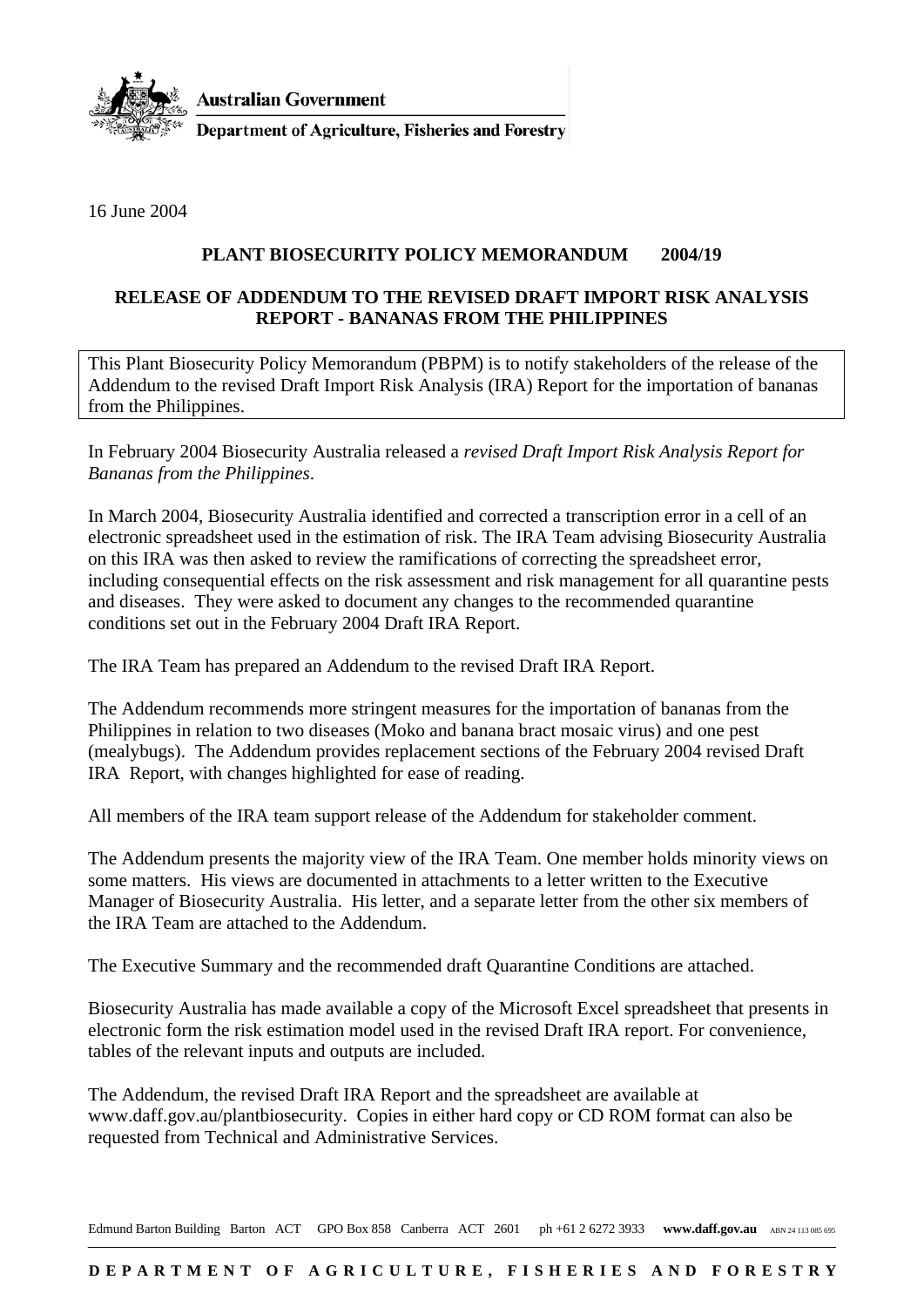Comments on the revised draft IRA report, as amended by the Addendum should be submitted by 16 August 2004 to the following address:

Technical and Administrative Services Plant Biosecurity Department of Agriculture, Fisheries and Forestry GPO Box 858 CANBERRA ACT 2601

Tel: (02) 6272 5094 Fax: (02) 6272 3307 Email: plantbiosec@daff.gov.au

### **Confidentiality**

Stakeholders are advised that, subject to the *Freedom of Information Act 1982* and the *Privacy Act 1988*, all submissions received in response to Plant Biosecurity Policy Memoranda will be publicly available and may be listed or referred to in any papers or reports prepared on the subject matter of the memoranda.

The Commonwealth reserves the right to reveal the identity of a respondent unless a request for anonymity accompanies the submission. Where a request for anonymity does not accompany the submission the respondent will be taken to have consented to the disclosure of his or her identity for the purposes of Information Privacy Principle 11 of the *Privacy Act 1988*.

The contents of the submission will not be treated as confidential unless they are marked 'confidential' and they are capable of being classified as such in accordance with the *Freedom of Information Act 1982*.

# **Consultation**

If you wish to suggest inclusion of an additional stakeholder in our distribution list, or if you wish to be removed from the distribution list, please provide details to Technical and Administrative Services.

Information on all IRAs and policy reviews being conducted by Plant Biosecurity is available on the Internet at www.daff.gov.au/plantbiosecurity.

Brian Stynes General Manager Plant Biosecurity

> Contact: Technical and Administrative Services Tel: 02 6272 5094 Fax: 02 6272 3307 Email: [plantbiosec@daff.gov.au](mailto:brian.stynes@daff.gov.au)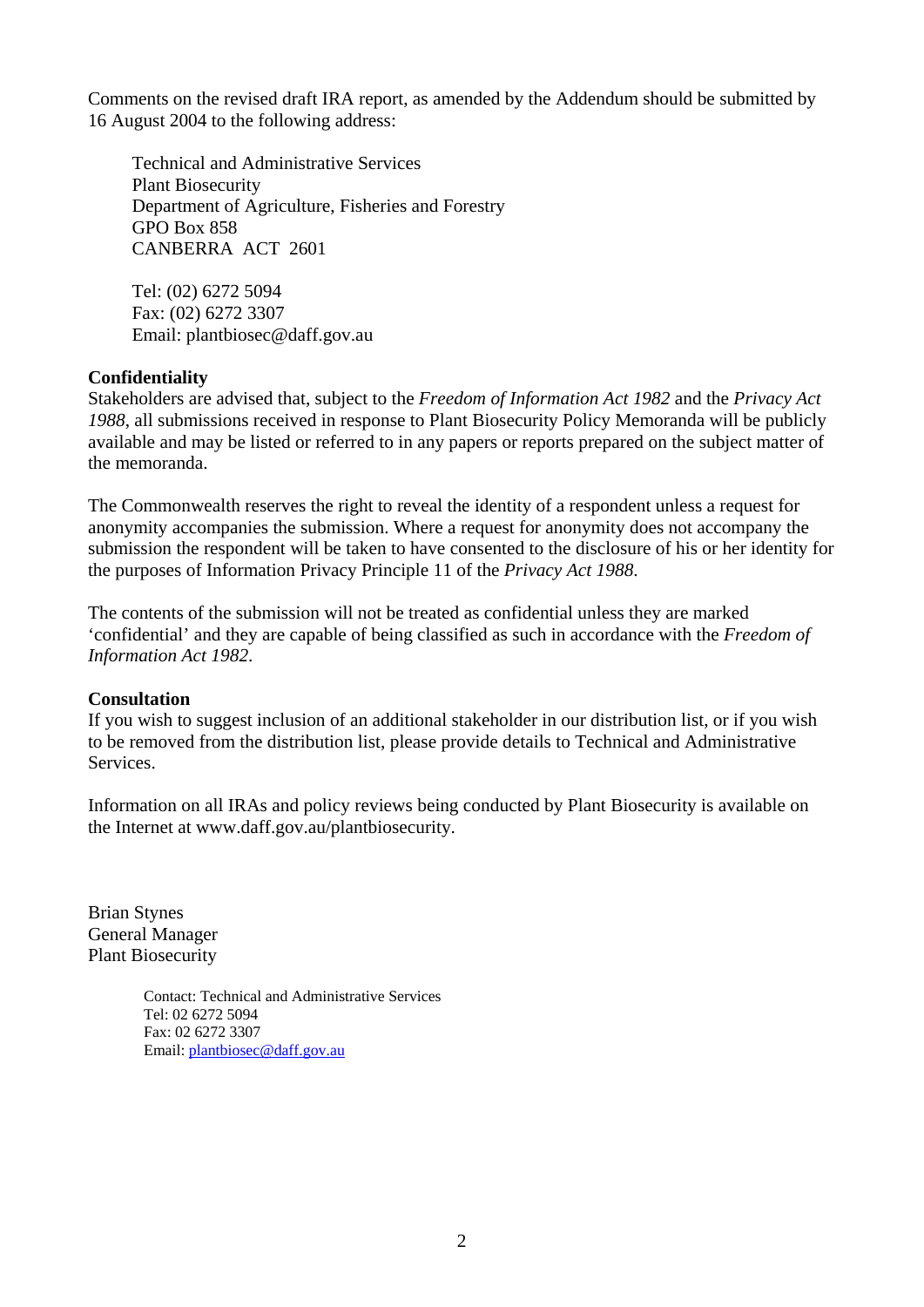# **REPLACEMENT EXECUTIVE SUMMARY – BANANA REVISED DRAFT IRA REPORT**

In June 2000, Australia initiated an import risk analysis (IRA) on Philippines bananas following provision of necessary technical information by the Philippines Bureau of Plant Industry (BPI) in May 2000.

BPI in their submission requested a risk analysis of a proposal to export fresh mature hard green banana fruit to Australia. BPI proposed exports of four varieties of Cavendish (Extra Dwarf, Giant Cavendish, Grand Nain and Williams) and Gros Michel from the Mindanao region (Davao, Cotabato and Bukidnon) in the Philippines.

An IRA team (then referred to as a Risk Analysis Panel) was established to conduct the IRA. The members are:

| Dr Cheryl McRae   | Chair<br>Senior Manager — Biosecurity Development and Evaluation<br><b>Biosecurity Australia</b> |
|-------------------|--------------------------------------------------------------------------------------------------|
| Dr Sharan Singh   | Manager — Plant Biosecurity<br><b>Biosecurity Australia</b>                                      |
| Dr Rob Allen      | Principal Policy Officer — Plant Health<br>Queensland Department of Primary Industries           |
| Dr Bryan Cantrell | Principal Policy Officer — Plant Health<br>Queensland Department of Primary Industries           |
| Mr Bob Paton      | Policy Officer — Market Access<br>New South Wales Agriculture                                    |
| Mr David Peasley  | Horticultural Consultant                                                                         |
| Mr Mike Robbins   | Manager — Grain, Seed and Nursery Stock<br><b>Australian Quarantine and Inspection Service</b>   |

The IRA team established three technical working groups to assist its consideration of pathogen, arthropod, and horticulture, environment and operational issues relevant to the IRA. In May 2001, Biosecurity Australia released an *Issues Paper* on the BPI proposal for stakeholder comment. In October 2001, following stakeholder comments on the *Issues Paper* and discussions with the Chairs of technical working groups during their visit to the Philippines, BPI clarified that the proposed export area of Davao means Davao del Sur, Davao del Norte and Davao Oriental and Cotabato means South Cotabato, North Cotabato and Sarangani. At the same time, BPI also advised Biosecurity Australia that the cultivar Gros Michel was no longer produced in their banana plantations.

In June 2002, Biosecurity Australia released a *Draft IRA Report* for stakeholder comment. Twenty submissions were received on the draft report, including substantial comments from the Philippines Government and industry, the Australian Banana Growers' Council (ABGC) and the Western Australian Government. In addition to stakeholder submissions on the June 2002 *Draft IRA Report*, supplementary comments and reports relevant to the IRA were received from ABGC and the Philippines Government.

Given the substantial nature of the various submissions and reports, and the widely varying technical viewpoints, the IRA team considered it appropriate to undertake an extensive review of the technical information concerning each of the quarantine pests identified in the IRA.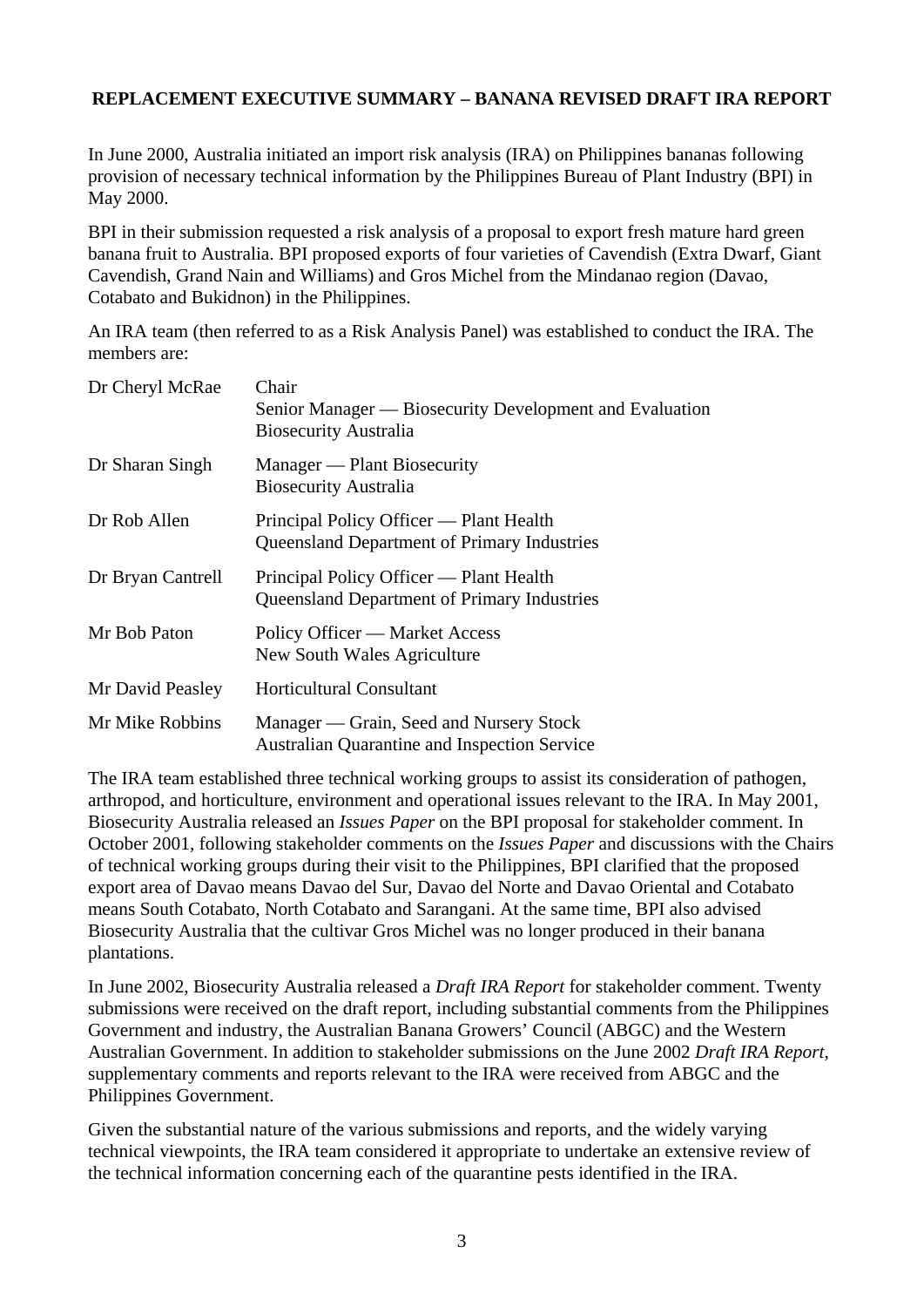Additionally, the IRA team reviewed the various other technical issues arising from the submissions and reports.

As a consequence, the IRA team identified the need to make significant changes to the analysis as reported in the June 2002 *Draft IRA Report*. For this reason this report is issued as a *revised Draft IRA Report* which takes into account the stakeholder submissions and reports, and technical information available to the IRA team.

This *revised Draft IRA Report* describes the procedures followed to identify and assess the biosecurity risks associated with the importation into Australia of fresh mature hard green Cavendish banana fruit of four varieties (Extra Dwarf, Giant Cavendish, Grand Nain and Williams) from specified areas of Davao (Davao del Sur, Davao del Norte and Davao Oriental), Cotabato (South Cotabato, North Cotabato and Sarangani) and Bukidnon in the Mindanao region, the Philippines. The report also considers and evaluates, as appropriate, risk management measures. It presents recommendations on proposed biosecurity measures sufficient to ensure that Australia's appropriate level of protection (ALOP) is maintained.

This report contains the following:

- Australia's framework for biosecurity policy and IRAs, information on the background to this IRA, a summary of banana industries in the Philippines and Australia, and Australia's biosecurity policies for fresh bananas;
- An outline of the methodology and results of pest categorisation, risk assessment and risk management;
- An assessment of contaminants of banana shipments from the Philippines;
- Draft quarantine import conditions for fresh mature hard green banana fruit from the Philippines;
- Further steps in the IRA process.

# **Australia's current biosecurity policies for fresh bananas**

Fresh banana fruit for human consumption are not currently imported by Australia.

Fresh banana fruit may be imported for *in-vitro* laboratory work under secure quarantine conditions, and at Quarantine Approved Premises. Strict quarantine conditions are observed for these imports, including a requirement that packaging materials and containers be disposed of by incineration, autoclaving or other methods approved by the Director of Animal and Plant Quarantine. The goods in each consignment must be packaged securely and transported directly to a facility approved by AQIS for laboratory analysis. Samples must be in clean, new packaging and must be free from quarantine pests and other regulated articles (eg soil).

The importation of certain 'banana products' from several countries, including the Philippines, is permitted. Banana products include cooked, dried and canned or preserved product.

Movement of banana fruit and banana planting material within Australia may also be subject to intrastate and interstate quarantine restrictions dependent on State and Territory plant health concerns.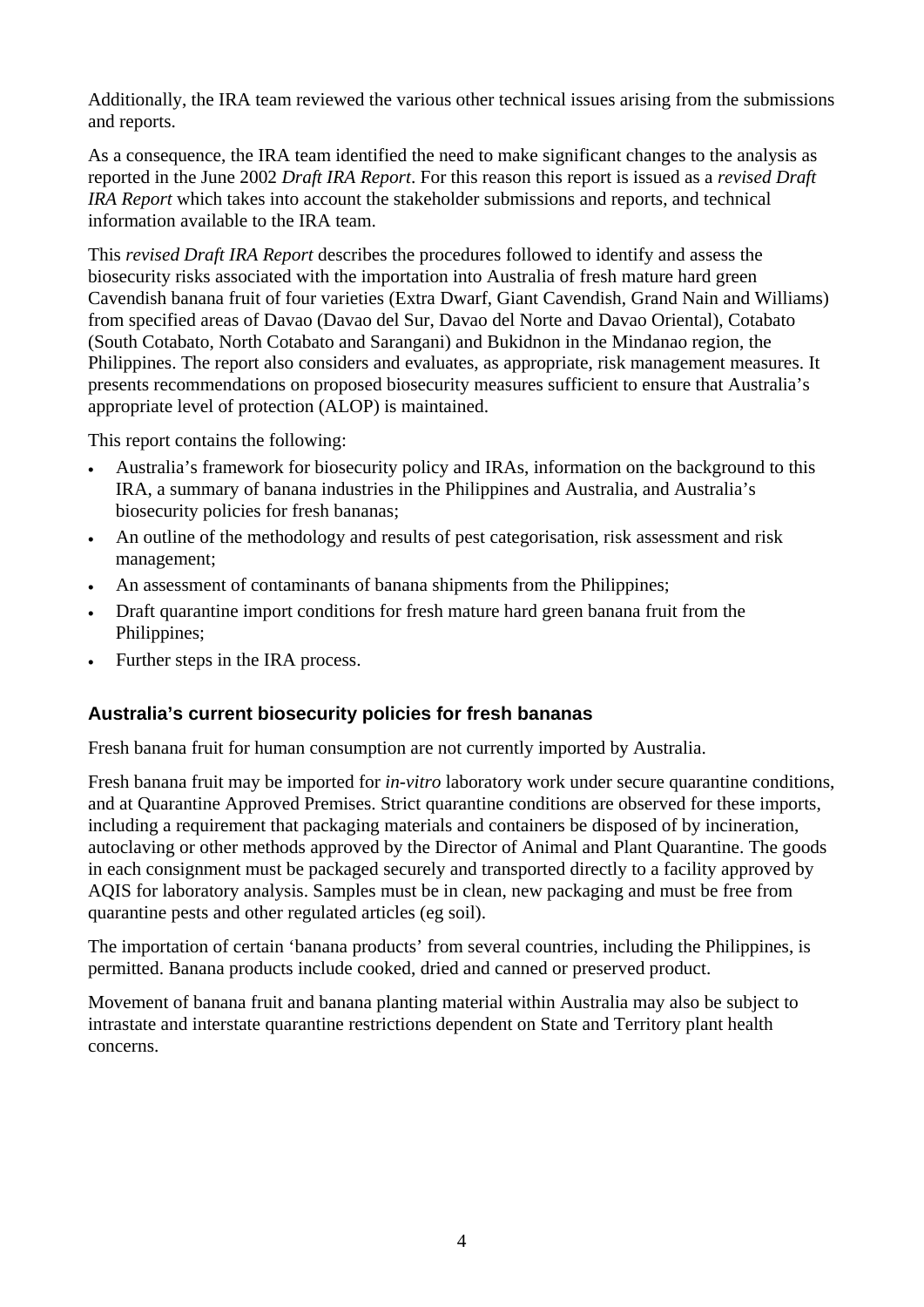# **Import risk analysis**

The technical component of an import risk analysis for plants or plant products is termed a 'pest risk analysis', or PRA<sup>[1](#page-4-0)</sup>. As stated in the International Plant Protection Convention's International Standards for Phytosanitary Measures Publication Number 11 (ISPM 11 – Rev. 1) — *Pest Risk Analysis for Quarantine Pests including analysis of environmental risks*, a PRA comprises three discrete stages:

- initiation of the PRA;
- risk assessment; and
- risk management.

# **Initiation of this PRA**

As described above, this IRA Report was initiated by a proposal from the Philippines to export fresh hard green Cavendish banana fruit to Australia. The following PRA flows from that proposal and is the technical component of the IRA Report. The PRA area considered in this report is Australia.

International standards to address the specific quarantine concerns associated with imports of bananas do not exist, nor has Australia completed a risk analysis of this commodity. In addition, Australia does not import fresh hard green Cavendish bananas for consumption from other countries, nor does it have existing import conditions upon which to base a response to the Philippines proposal.

In consideration of these issues, an analysis of the biosecurity risk associated with fresh hard green bananas from the Philippines was required.

A list of pests likely to be associated with fresh hard green bananas from the Philippines (i.e. the biosecurity risk pathway) was generated from information supplied by the Philippines Government and banana industry, literature searches, databases and expert consultation. This list was used in the risk assessment stage of the PRA.

# **Pest Categorisation**

Ninety-nine pests of bananas were categorised according to their presence or absence in Australia, their association with banana fruit, their potential to become established in Australia, and the potential consequences of establishment. From these, 22 were identified as quarantine pests and were the focus of individual risk assessments.

These pests are:

 $\overline{a}$ 

- Banana bract mosaic virus
- Banana bunchy top virus
- *Ralstonia solanacearum* Race 2 (Moko)
- *Guignardia musae* (freckle)
- *Mycosphaerella fijiensis* (black Sigatoka)
- *Fusarium oxysporum* f.sp. *cubense* (Panama disease)

<span id="page-4-0"></span><sup>1</sup> PRA is used throughout this document as an abbreviation of Pest Risk Analysis. The Australian Government Department of Agriculture, Fisheries and Forestry uses the term PRA to describe the technical component of an import risk analysis on plants or their products.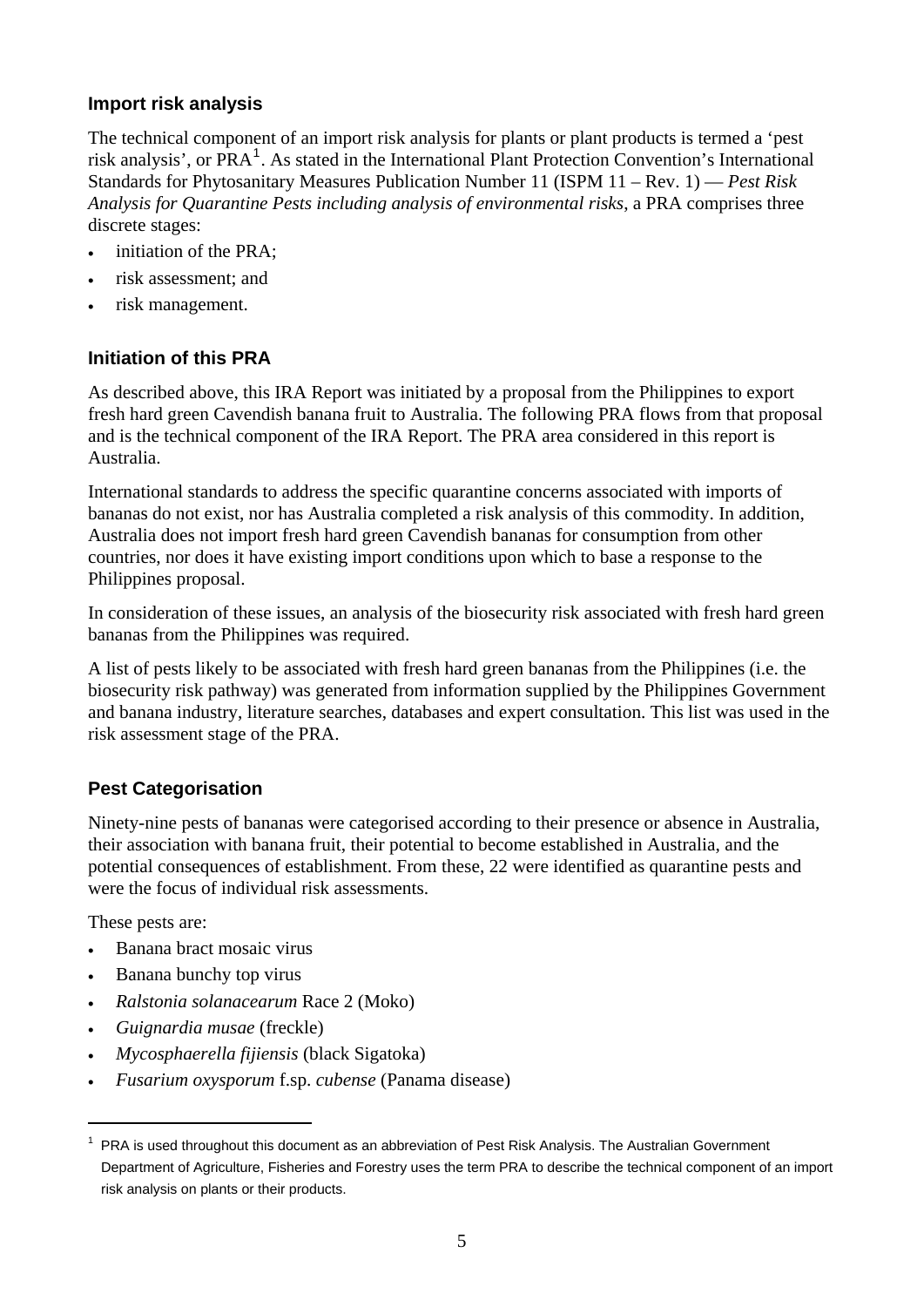- Mealybugs *Dysmicoccus neobrevipes*; *Pseudococcus jackbeardsleyi*; *Rastrococcus invadens*
- Weevils *Philicoptus demissus*; *P. iliganus*; *P. stringifrons*; *P.* sp.1; *P.* sp.2
- Hard scales *Aspidiotus excisus*; *A. coryphae*; *Pinnaspis musae*
- Fruit flies *Bactrocera occipitalis*; *B. philippinensis*
- Spider mites *Oligonychus orthius*; *O. velascoi*; *Tetranychus piercei*

Additionally, other organisms that may enter Australia with shipments of Philippines bananas – 'contaminants of banana shipments' (as opposed to those quarantine pests that were identified as being pests of banana fruit) were considered to be of quarantine concern. Of these, 52 weeds were classified as quarantine pests. It was considered that other quarantine pests might also be found among five groups of possible non-weed contaminants of banana shipments (mammals, amphibians, reptiles, molluscs and arthropods).

# **Assessment and management of risk**

The unrestricted biosecurity risk<sup>[2](#page-5-0)</sup> was assessed by combining the estimates of the likelihoods of entry, establishment or spread of each quarantine pest or group of pests with the consequences of their entry, establishment or spread. Evaluation of consequences included harm to the environment, including impacts on native species.

In relation to **Moko**, **freckle**, **banana bract mosaic virus** and two species of **mealybugs**  (*Dysmicoccus neobrevipes*; *Pseudococcus jackbeardsleyi*) the unrestricted biosecurity risk was assessed as being too high to meet Australia's ALOP. For all other pests of Philippines banana fruit, the unrestricted risk was assessed as being sufficiently low as to meet Australia's ALOP.<sup>[3](#page-5-1)</sup>

The 2002 *Draft IRA Report* assessed the unrestricted biosecurity risk of black Sigatoka as being too high to meet Australia's ALOP. However, the IRA team, on review of the scientific evidence, considered because black Sigatoka is a *leaf* pathogen and not a pathogen of banana *fruit*, that the unrestricted risk associated with black Sigatoka was in fact acceptable. The finding that risk management is not required for black Sigatoka is based on a detailed assessment of, among other things, the likelihood of particulate leaf trash being associated with packed fruit, the likelihood of the fungus being on these tiny pieces of trash and the likelihood that the fungus would be viable, as well as the likelihood that the fungus, if present, would be distributed to a susceptible host.

### **Summary of risk management measures**

Risk management describes the process of identifying and implementing measures to mitigate risks so as to achieve ALOP, or tolerance for loss, while ensuring that any negative effects on trade are minimised.

<span id="page-5-0"></span> $2$  Unrestricted risk estimates are those derived in the absence of specific risk management measures; or using only internationally accepted baseline risk management strategies. In contrast, restricted or mitigated risk estimates are those derived when 'risk management' is applied. In the case of this *Draft IRA Report*, unrestricted risk is the risk associated with fruit produced to the standard achieved through risk management practices used in the production, processing, quality control, packing, transport and shipment of fruit from the specified areas, as described in documentation provided by the Philippines, as well as pre-export and on-arrival quarantine inspections.

<span id="page-5-1"></span><sup>3</sup> Note that fruit of all kinds entering Australia is subject to AQIS on-arrival inspection procedures. These procedures are focussed on both the commodity (packed fruit) and any packing materials that may be associated with it.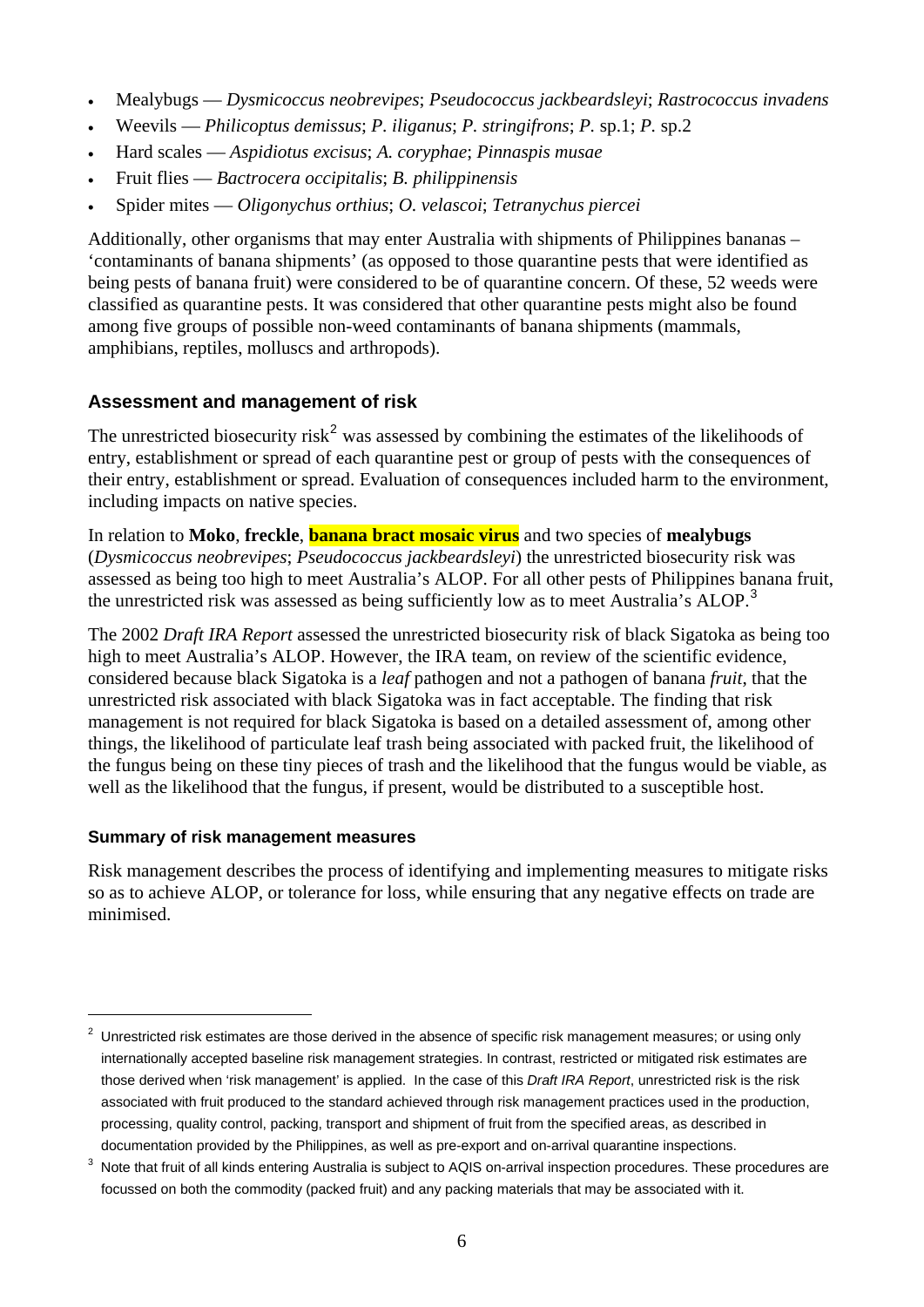Various possible biosecurity measures to manage the identified risks for Moko, freckle, **banana bract mosaic virus** and mealybugs were considered, with key areas of focus being the need to reduce the risks associated with:

- symptomless infection for Moko, freckle and **banana bract mosaic virus**, and hence potential entry, establishment or spread of these diseases through imported fruit;
- transmission of freckle in particulate trash; and
- mealybug infestation, particularly in the spaces between banana fruit.

### **Moko**

Two feasible risk management measures were identified for Moko: sourcing fruit for export from areas of low pest prevalence (ALPP); and restricting the distribution of Philippines bananas in Australia.

Bananas from the Philippines could be granted access if they were sourced from an Australian approved plantation area, which can demonstrate that the prevalence of Moko is below a level deemed acceptable by Australia – an ALPP. The low pest prevalence (LPP) level for Moko in an approved ALPP would not exceed  $0.003$  cases (infected mats) per hectare per week, which is about 1 case per 7 hectares per year – i.e. no more than one infected mat in  $11,900$  mats per year. This LPP level would be demonstrated by weekly surveys over a minimum period of 2 years immediately preceding harvest of fruit intended for export to Australia. If the prevalence of Moko exceeded the set LPP level, the affected area would be suspended for a minimum period of 2 years.

As an alternative to sourcing fruit from LPP areas within the Philippines, Philippines banana fruit could be granted access if the port of importation and the distribution of that fruit in Australia were restricted to those parts where commercial banana production does not occur. This measure would be in addition to the risk management practices used in the production and processing, quality control, packing, transport and shipment of fruit from the specified areas in the Philippines, as described in documentation provided by Philippines Department of Agriculture and described in this *Draft IRA Report*. Restricting the distribution of Philippines bananas in Australia could be implemented by the Australian Commonwealth Government using the *Quarantine Act 1908* and its subordinate legislation.

Each of these measures would provide security sufficient to meet Australia's ALOP. The major difference between sourcing fruit for export from areas of LPP and restricting the port of importation and the distribution of Philippines bananas in Australia is likely to be the time required and the administrative complexity of providing for their implementation. The administration of the restriction on the movement of Philippines banana fruit would require additional arrangements and resources to address such issues as monitoring, auditing and non-compliance. The cost of these arrangements and resources would be borne by importers or wholesalers also necessitating the need to develop infrastructure for cost recovery.

It was considered that the time required to develop the suite of legal, administrative and operational arrangements that would be necessary to give the restricted distribution of Philippines banana fruit practical application in Australia is likely to be longer than the time required to demonstrate areas with Moko prevalence at or below the specified LPP level. On this basis, the use of ALPP was considered to be the least trade restrictive of the two risk management options and is the recommended measure.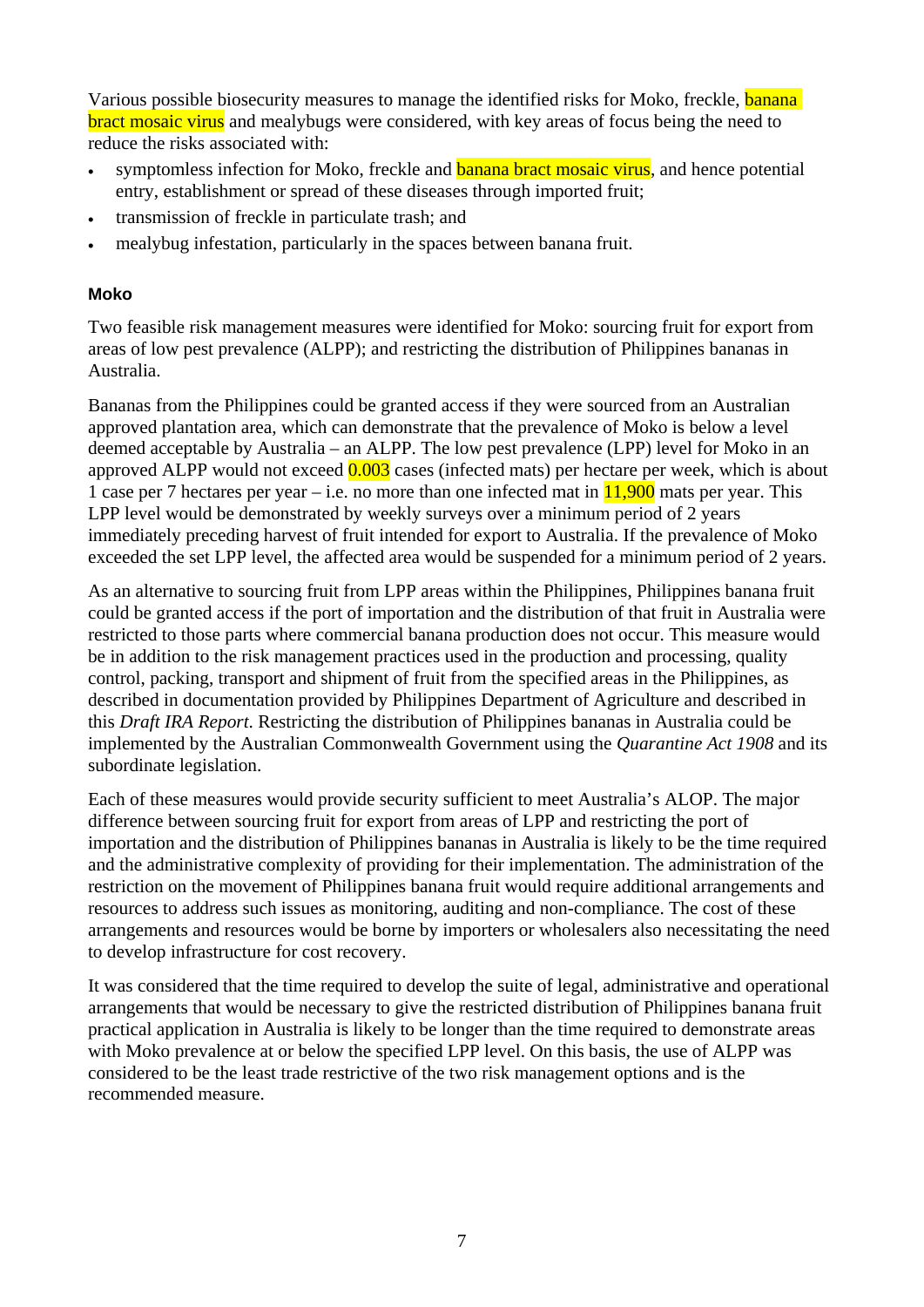## **Freckle**

Two feasible risk management measures were identified for freckle: sourcing fruit for export from areas of low pest prevalence; and restricting the distribution of Philippines bananas in Australia.

Bananas from the Philippines could be access if they were sourced from an Australian approved plantation area, which can demonstrate that the prevalence of freckle is below a level deemed acceptable by Australia – an ALPP. The low pest prevalence (LPP) level for freckle in an approved ALPP would not exceed 1 case per hectare per week – i.e. no more than one case per 1700 plants per week where a case is defined as the detection of freckle symptoms on any part of a mat from which a bunch could be harvested. This LPP would be demonstrated by weekly survey data over a minimum period of 4 weeks immediately preceding fruit harvest intended for export to Australia. If the prevalence of freckle exceeds the set level, the affected area shall be suspended for a minimum period of 4 weeks.

As an alternative to sourcing fruit from low pest prevalence areas within the Philippines, Philippines banana fruit could be granted access if the port of importation and the distribution of that fruit in Australia was restricted to those parts where commercial banana production does not occur. This measure would be in addition to the risk management practices used in the production, processing, quality control, packing, transport and shipment of fruit from the specified areas in the Philippines, as described in documentation provided by Philippines Department of Agriculture and described in this *Draft IRA Report*. Restricting the distribution of Philippines bananas in Australia could be implemented by the Commonwealth Government using the *Quarantine Act 1908* and its subordinate legislation.

Each of these measures would provide security sufficient to meet Australia's ALOP. The major difference between using ALPPs and restricting the distribution of Philippines banana fruit in Australia is likely to be the time required and the administrative complexity of providing for their implementation. The administration of the restriction on the movement of Philippines banana fruit would require additional arrangements and resources to address such issues as monitoring, auditing and non-compliance. The cost of these arrangements and resources would be borne by importers or wholesalers also necessitating the need to develop infrastructure for cost recovery.

It was considered that the time required to develop the suite of legal, administrative and operational arrangements that would be necessary to give the restricted distribution of Philippines banana fruit practical application in Australia is likely to be longer than the time required to demonstrate areas with freckle prevalence at or below the specified LPP level. On this basis, the use of ALPP was considered to be the least trade restrictive of the two risk management options and is the recommended measure.

### **Banana bract mosaic virus**

Two feasible risk management measures were identified for bract mosaic virus: sourcing fruit for export from areas of low pest prevalence (ALPP); and restricting the distribution of Philippines bananas in Australia.

Bananas from the Philippines could be granted access if they were sourced from an Australian approved plantation area, which can demonstrate that the prevalence of bract mosaic virus is below a level deemed acceptable by Australia – an ALPP. The low pest prevalence (LPP) level for banana bract mosaic virus in an approved ALPP would not exceed 0.05 cases (infected mats) per hectare per week, which is about 3 cases per hectare per year  $-$  i.e. no more than one infected mat in 567 plants per year. This LPP level would be demonstrated by weekly surveys over a minimum period of 7 weeks immediately preceding harvest of fruit intended for export to Australia. If the prevalence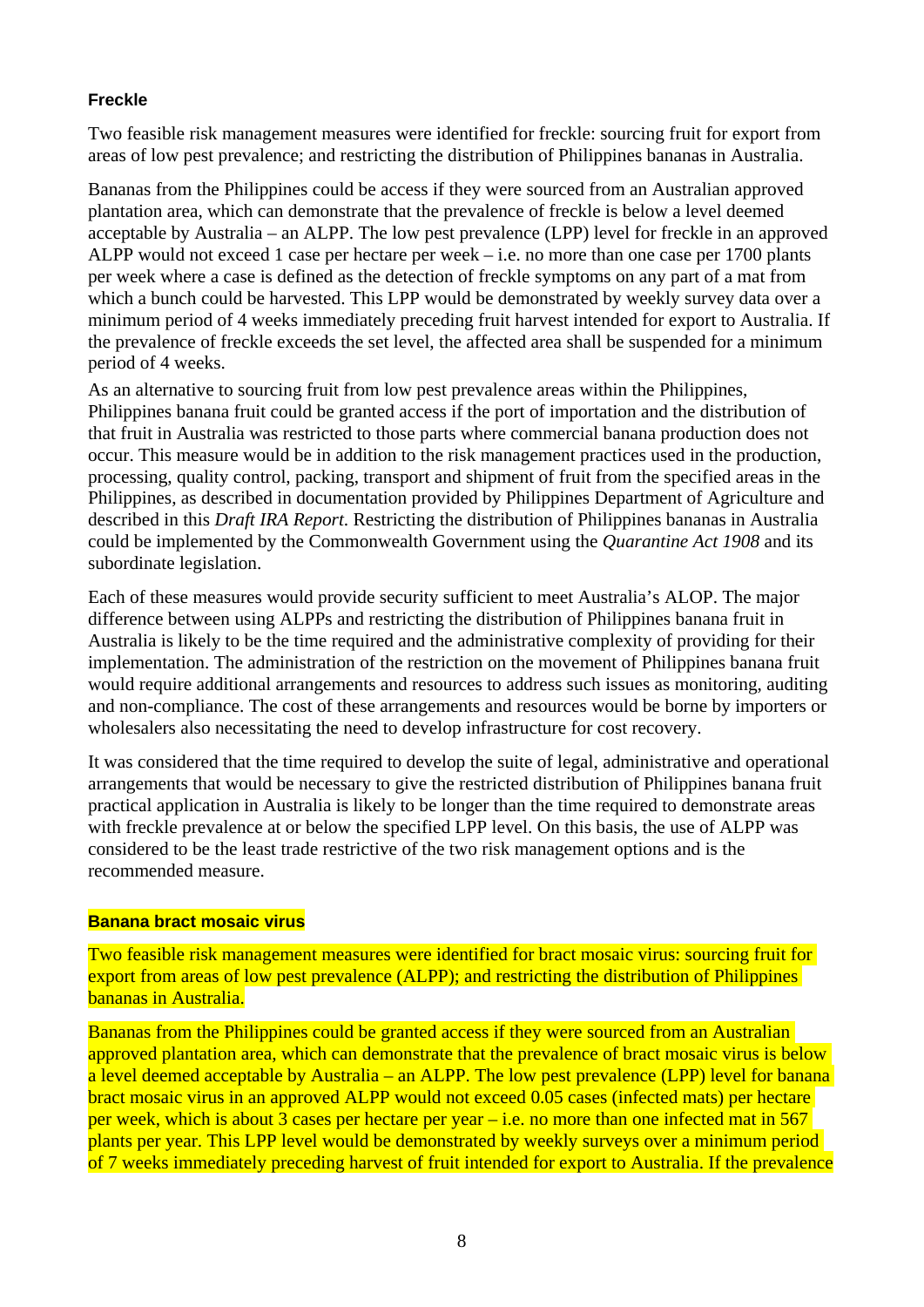of bract mosaic virus exceeded the set LPP level, the affected area would be suspended for a minimum period of 7 weeks.

As an alternative to sourcing fruit from LPP areas within the Philippines, Philippines banana fruit could be granted access if the port of importation and the distribution of that fruit in Australia were restricted to those parts where commercial banana production does not occur. This measure would be in addition to the risk management practices used in the production and processing, quality control, packing, transport and shipment of fruit from the specified areas in the Philippines, as described in documentation provided by Philippines Department of Agriculture and described in this *Draft IRA Report*. Restricting the distribution of Philippines bananas in Australia could be implemented by the Australian Commonwealth Government using the *Quarantine Act 1908* and its subordinate legislation.

Each of these measures would provide security sufficient to meet Australia's ALOP. The major difference between sourcing fruit for export from areas of LPP and restricting the port of importation and the distribution of Philippines bananas in Australia is likely to be the time required and the administrative complexity of providing for their implementation. The administration of the restriction on the movement of Philippines banana fruit would require additional arrangements and resources to address such issues as monitoring, auditing and non-compliance. The cost of these arrangements and resources would be borne by importers or wholesalers also necessitating the need to develop infrastructure for cost recovery.

It was considered that the time required to develop the suite of legal, administrative and operational arrangements that would be necessary to give the restricted distribution of Philippines banana fruit practical application in Australia is likely to be longer than the time required to demonstrate areas with banana bract mosaic virus prevalence at or below the specified LPP level. On this basis, the use of ALPP was considered to be the least trade restrictive of the two risk management options and is the recommended measure.

### **Mealybugs**

Additional packing station measures would be required to reduce the biosecurity risk associated with the mealybugs *D. neobrevipes* and *P. jackbeardsleyi* to meet Australia's ALOP. While no individual risk management measures were identified, a combination of targeted sponging and brushing between banana fingers by packing station staff and an insecticide treatment with proven high efficacy against mealybugs as part of the routine procedures undertaken within the packing station was considered to be the least trade restrictive risk management measure combination that would bring the risk within Australia's ALOP.

### **Weeds and other contaminants of banana shipments**

Risk assessments were carried out for the 52 weeds identified as quarantine pests. Eleven weeds were identified as requiring risk management to reduce the risks of entry, establishment or spread to an acceptable level. These risks could be managed by a suite of practical measures discussed in this report, relating to the packaging materials used and to packing and transport procedures.

Because likelihood of entry, establishment or spread of non-weed contaminant organisms of banana shipments from the Philippines was considered negligible, the overall risk was not considered sufficient to require management beyond that already proposed for weeds, except that fruit, packing materials and transport vehicles must also be free from the groups of non-weed contaminants (mammals, amphibians, reptiles, molluscs and arthropods).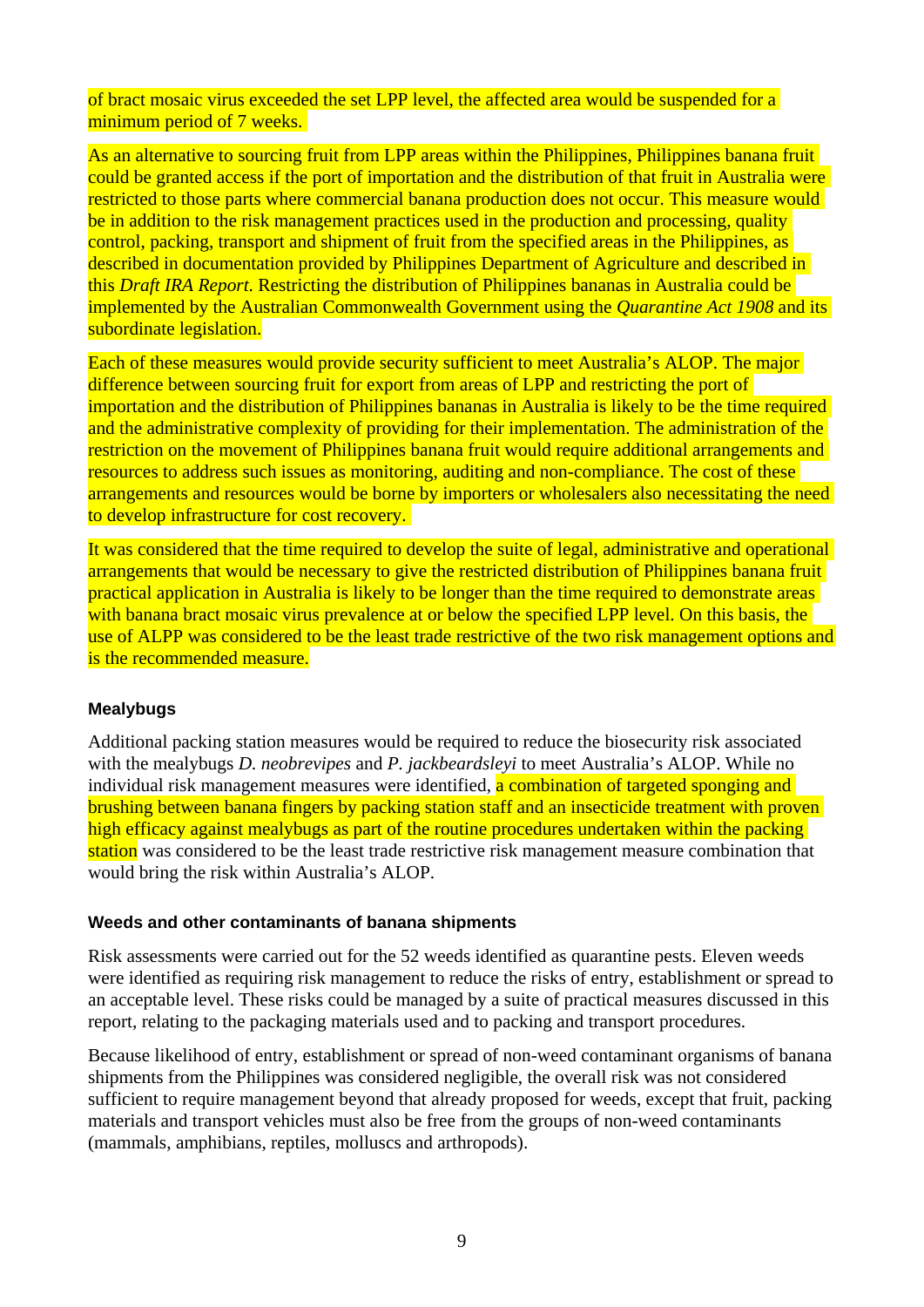# **Quarantine conditions**

The *revised Draft IRA Report* outlines a set of conditions for the importation of Philippines bananas. The quarantine conditions described in the report are based on the risk assessment and risk management conclusions from this IRA. Specifically, they flow from the evaluation of risk management options. The conditions are in addition to the risk management practices used in the production, processing, quality control, packing, transport and shipment of fruit from the specified areas in the Philippines, as described in documentation provided by Philippines Department of Agriculture.

The quarantine conditions proposed for the importation of Philippines bananas deal comprehensively with the risks identified in the IRA. A rigorous though-chain systems approach, dealing with all key points in the import pathway, is applied to protect Australia's favourable plant health status and to verify the integrity of the measures applied.

Biosecurity Australia considers that the quarantine conditions i.e. the risk management measures proposed in this report are the least trade restrictive means of ensuring that Australia's ALOP would be met and are commensurate with the identified risks. Biosecurity Australia invites technical comments on their economic and practical feasibility. Alternative measures for managing risk may be accepted, generally or on a case-by-case basis if the proponent can demonstrate that they provide an equivalent level of quarantine protection. Those seeking to propose alternative risk management measures should provide a submission for consideration. Such proposals are welcome and should include supporting scientific information and describe how the alternative measures would meet Australia's ALOP.

# **Conclusion**

This *revised Draft IRA Report* recommends that import of fresh hard green bananas from the Philippines be permitted subject to certain conditions.

In accordance with the process for conducting IRAs as outlined in the *Import Risk Analysis Handbook*, established by the Australian Government Department of Agriculture, Fisheries and Forestry's Biosecurity Australia, comments are invited on this *revised Draft IRA Report* and its Addendum. Submissions should reach Biosecurity Australia within 60 days of publication of the Addendum to this report. The *Final IRA Report* will take into account any comments received on this draft as well as any new information that may come to hand. The *Final IRA Report* will be open to appeal for a period of 30 days after its release*.*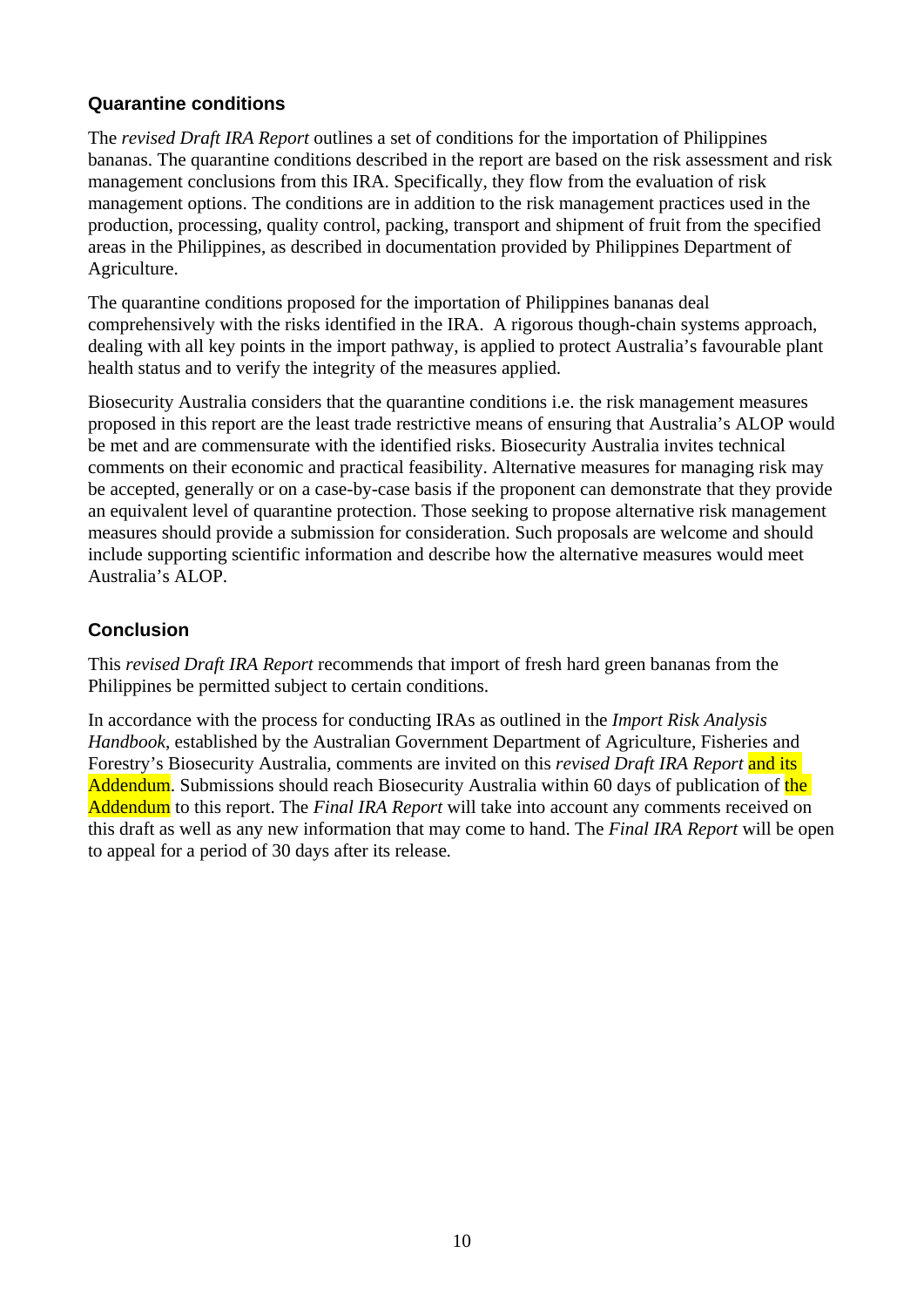# **REPLACEMENT QUARANTINE CONDITIONS – BANANA REVISED DRAFT IRA REPORT**

# **INTRODUCTION**

The quarantine conditions described below are based on the conclusions from this IRA. Specifically, they are based on the risk management options evaluation described in *Risk Management for Quarantine Pests* and the risk assessment and risk management of shipment contaminants described in *Contaminants of Banana Shipments from the Philippines*. The conditions are in addition to the risk management practices used in the production, processing, quality control, packing, transport and shipment of fruit from the specified areas in the Philippines, as described in the Philippines Department of Agriculture responses to the IRA team questions and the *Draft IRA Report* regarding the proposal to import Philippine bananas (Philippines Dept. Agriculture, 2001; 2002; 2002b). These practices are discussed in the *Method for Import Risk Analysis* and in the various pest risk assessments.

Biosecurity Australia considers that the quarantine conditions i.e. risk management measures proposed below are the least trade restrictive means of ensuring that Australia's ALOP would be met and are commensurate with the identified risks. Biosecurity Australia invites technical comments on the economic and practical feasibility of the measures. Alternative measures for managing risk may be accepted, generally or on a case-by-case basis if the proponent can demonstrate that they provide an equivalent level of quarantine protection. Those seeking to propose alternative risk management measures should provide a submission for consideration. Such proposals are welcome and should include supporting scientific information and describe how the alternative measures would meet Australia's ALOP.

A bilateral arrangement document would be signed between the Bureau of Plant Industry (BPI) and Biosecurity Australia to ensure that Australia's biosecurity requirements are satisfied.

# **Recognition of the competent authority**

The Bureau of Plant Industry (BPI) is the Philippines' designated National Plant Protection Organization (NPPO) under the auspices of the International Plant Protection Convention (IPPC). BPI is the official plant protection organisation responsible, *inter alia*, for inspection of plants and plant products moving in international trade and the issuance of certificates relating to phytosanitary condition and origin of consignments of plants and plant products.

# **Systems for monitoring and surveillance**

Monitoring and surveillance systems used in commercial banana plantations, packing stations and transportation in the Philippines are described in the *Method for Import Risk Analysis* and individual pest risk assessments. All export banana plantations are inspected weekly for pests and diseases. Fruit is subject to quality assurance and quarantine inspection. In addition to specific pests, the hard green condition of the fruit is monitored in quality assurance and quarantine inspections.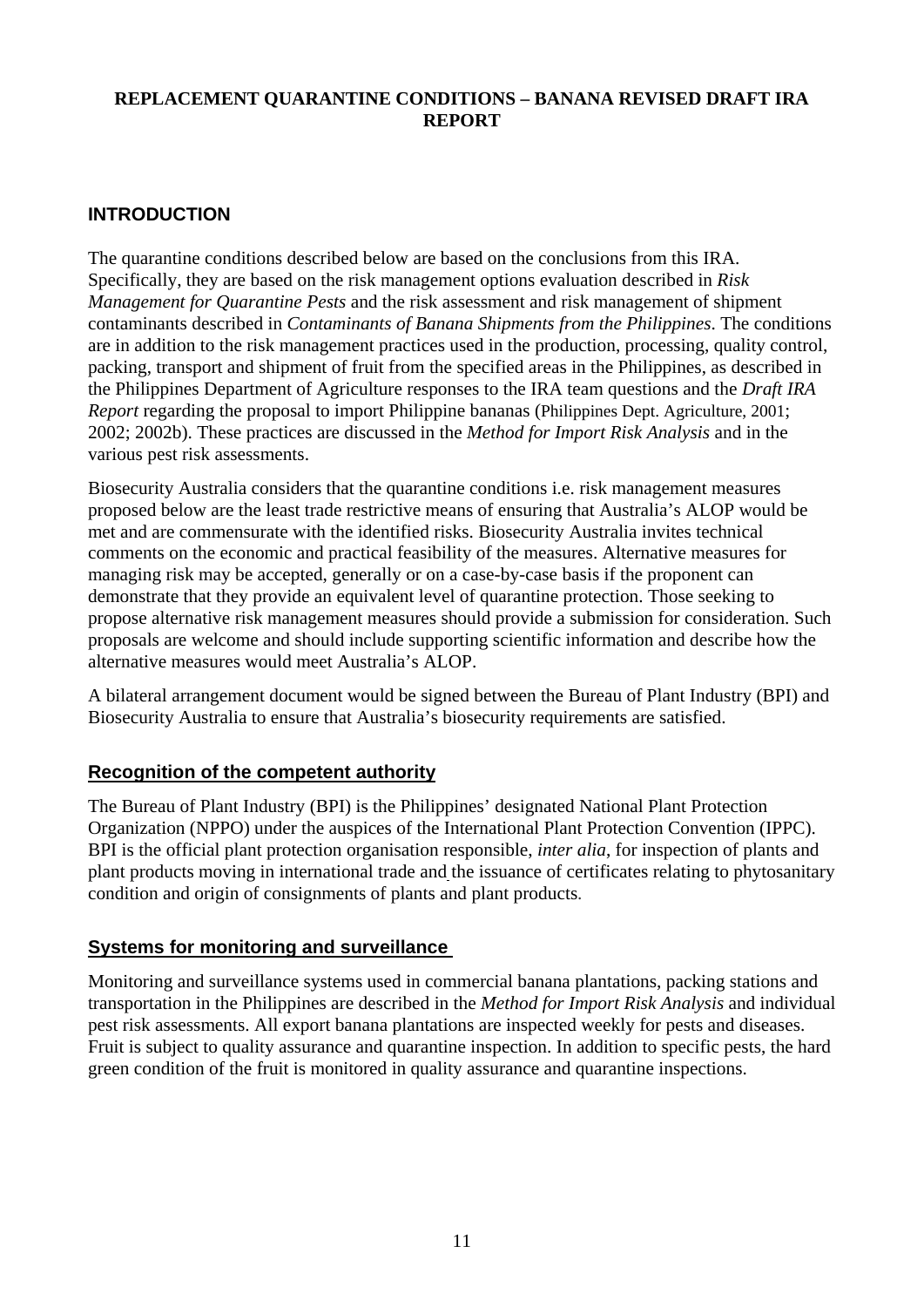# **CERTIFICATION REQUIREMENTS**

# **Pre-import measures**

## **Import Permit**

1. A valid 'Permit to Import Quarantine Material' is required to be obtained from the Australian Quarantine and Inspection Service (AQIS).

# **Quarantine Entry**

2. A Quarantine Entry must be lodged with AQIS for fresh hard green bananas. The Quarantine Entry may be lodged by an importer or their agent or broker.

# **Export areas**

3. These conditions apply to sea and air shipments of fresh hard green Cavendish bananas grown in approved commercial plantations, which are located in approved areas of Mindanao in the Philippines. Registered packing stations will also be located in the approved areas at or in the vicinity of the registered plantations.

# **Export Plantations**

- 4. The bananas will only be permitted from approved plantations.
	- 4.1. All bananas for export to Australia must be sourced only from approved plantations. BPI is required to register all plantations for export to Australia prior to commencement of exports to enable trace back in the event of non-compliance. BPI will maintain a register of plantations 'Approved for Export to Australia' consisting of the following information.
		- 4.1.1. Ownership details
		- 4.1.2. Management details
		- 4.1.3. Precise geographical/physical location of approved plantations, including block boundaries and numbers.
- 5. All plants in export plantations will be inspected weekly, and complete records will be maintained for external audit.
- 6. Operation of participating plantations will be approved under ISO 9002 Certification or an approved equivalent, and will cover all relevant aspects of these import conditions.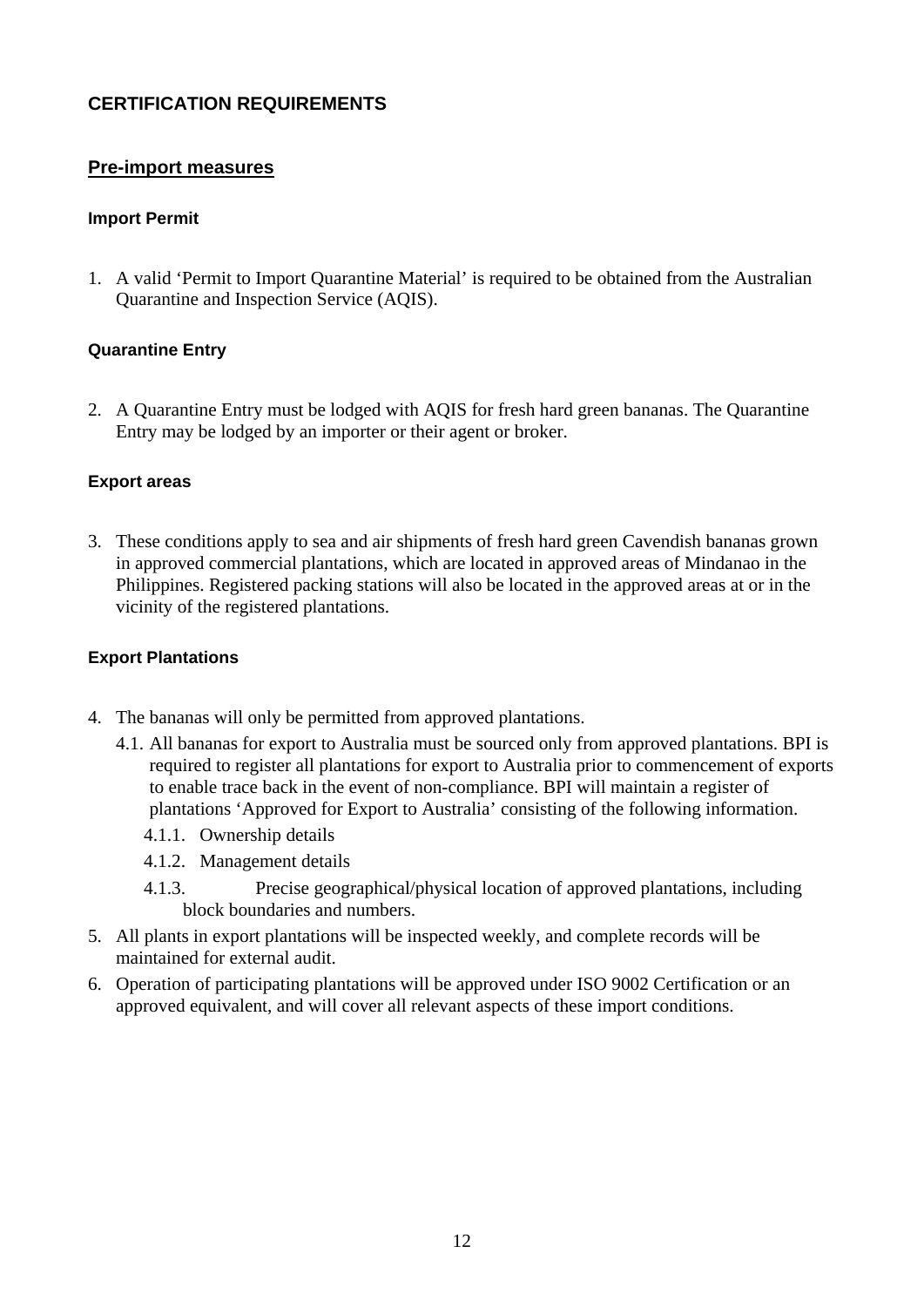# *Low pest prevalence for Moko in a plantation[\\*](#page-12-0)*

- 7. The bananas will only be permitted from an approved area with demonstrated low pest prevalence of Moko (*Ralstonia solanacearum* Race 2).
	- 7.1. An area of low pest prevalence (ALPP) would be established under the auspices of BPI and boundaries identified by precise grid references.
	- 7.2. The low pest prevalence (LPP) level for Moko in an approved ALPP will not exceed  $0.003$ cases per hectare per week, which is about 1 case per 7 hectares per year. A case is defined as an infected mat. This LPP level would be demonstrated by weekly surveys over a minimum period of two (2) years immediately preceding harvest of fruit intended for export to Australia.
	- 7.3. BPI would ensure the availability of legislation, administrative infrastructure, competent personnel and other resources necessary to meet the requirements of the ALPPs.
	- 7.4. In the event that the prevalence of Moko exceeds the set LPP level, the affected area shall be suspended from export to Australia for a minimum period of two (2) years.

### *Low pest prevalence for freckle in a plantation[\\*](#page-12-1)*

- 8. The bananas will be sourced from an approved area with demonstrated low prevalence of freckle (*Guignardia musae* Racib.; anamorph, *Phyllostictina musarum* (Cooke) van der Aa).
	- 8.1. An ALPP would be established under the auspices of BPI and boundaries identified by precise grid references.
	- 8.2. The LPP level for freckle in an approved ALPP will not exceed 1 infected mat per hectare per week. A case is defined as the detection of freckle symptoms on any part of a mat from which a bunch could be harvested. This LPP would be demonstrated by weekly survey data over a minimum period of four (4) weeks immediately preceding harvest of fruit intended for export to Australia.
	- 8.3. BPI would establish a quality control program for the survey, laboratory diagnosis and eradication of freckle cases, including the assessment of surveyor and diagnostician competency. BPI would regularly audit and verify pest survey records and make this information available to Australia as required.
	- 8.4. In the event the prevalence of freckle exceeds the set LPP level, the affected area shall be suspended from export to Australia for a minimum period of four (4) weeks.

### *Low pest prevalence for banana bract mosaic virus in a plantation[\\*](#page-12-2)*

 $\overline{a}$ 

- 9. The bananas will be sourced from an approved area with demonstrated low prevalence of banana bract mosaic virus
	- 9.1. An ALPP would be established under the auspices of BPI and boundaries identified by precise grid references.
	- 9.2. The LPP level for banana bract mosaic virus in an approved ALPP will not exceed 0.05 cases per hectare per week, which is about 3 cases per hectare per year. A case is defined as

<span id="page-12-2"></span><span id="page-12-1"></span><span id="page-12-0"></span><sup>\*</sup> Restricted distribution of Philippines banana fruit may be approved as an alternative condition to low pest prevalence (see post-import measures)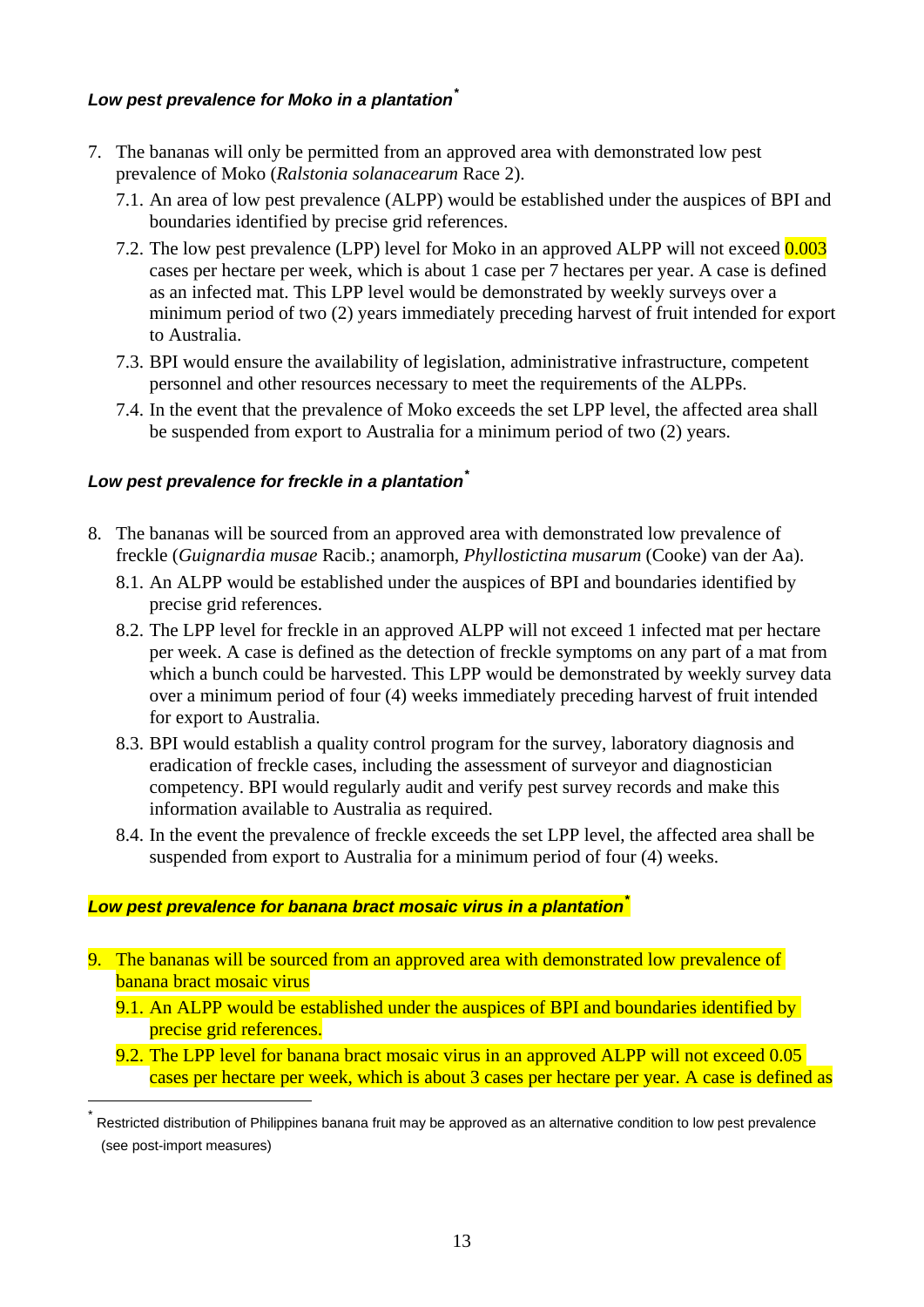an infected mat. This LPP would be demonstrated by weekly survey data over a minimum period of seven (7) weeks immediately preceding harvest of fruit intended for export to Australia.

- 9.3. BPI would establish a quality control program for the survey, laboratory diagnosis and eradication of banana bract mosaic virus cases, including the assessment of surveyor and diagnostician competency. BPI would regularly audit and verify pest survey records and make this information available to Australia as required.
- 9.4. In the event the prevalence of banana bract mosaic virus exceeds the set LPP level, the affected area shall be suspended from export to Australia for a minimum period of seven (7) weeks.

# **Packing station measures to address the risk associated with the mealybugs** *D. neobrevipes* **and** *P. jackbeardsleyi*

- 10. Packing station staff responsible for cleaning banana fruit as it passes through the packing station will specifically target the spaces between individual banana fruit fingers for cleaning by sponging and brushing to remove *D. neobrevipes* and *P. jackbeardsleyi* mealybugs.
- 11. An insecticide with proven high efficacy against mealybugs will be applied to all banana fruit in the packing station after the fruit has passed through the cleaning step.

# **Packing stations**

- 12. BPI is required to register all export packing station facilities prior to commencement of exports to enable trace back in the event of non-compliance.
- 13. The manager of the packing station will ensure that equipment and storage areas used for handling export bananas are clean and are practically free from quarantine pests or other regulated articles before being used to process export fruit.
- 14. BPI will inspect packing stations during the packing and storage of export bananas to monitor and verify that the necessary requirements are met, including measures to prevent contamination of fruit and packing materials with quarantine pests and other regulated articles.
- 15. BPI will conduct unannounced random audit checks on approved packing stations to monitor the measures taken to prevent mixing or substitution of bananas eligible for export to Australia with non-export bananas.
- 16. The solution in de-handing and flotation tanks in the packing station will be continuously maintained at 20ppm available chlorine and 200ppm alum. Concentration of chlorine and alum will be monitored by an approved technique, and records will be audited by BPI.
- 17. The bananas will be packed in clean new packaging. The bananas will be partially vacuum packed in polyethylene bags and then placed into vented cartons, which will be assembled immediately prior to packing.
- 18. Operation of participating packing stations will be approved under ISO 9002 Certification or an approved equivalent.
- 19. Quality assurance inspection will be carried out after each 'lot' has been packed, and 600 clusters from each lot will be inspected. A lot is the quantity of bananas packed for export to Australia by a packing station on a day*.*
- 20. BPI will suspend exports from non-compliant packing stations.
- 21. BPI will make available to AQIS, on request, information on its supervisory activities in relation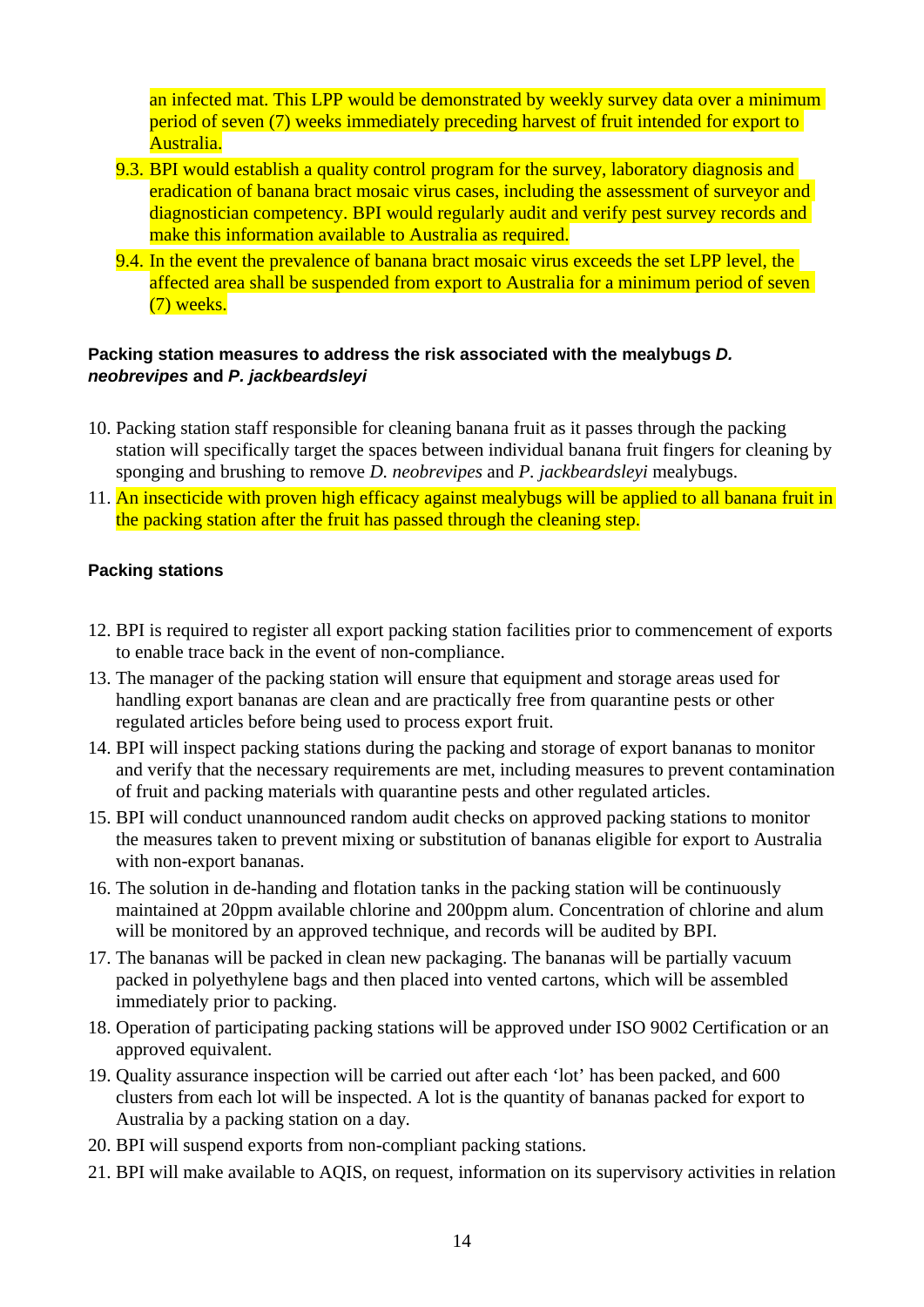to packing stations.

# **Labelling**

- 22. Identification of origin of fruit will be displayed on each carton including
	- 22.1. Plantation identification number (as per register)
	- 22.2. Block identification number
	- 22.3. Packing facility number
	- 22.4. Date of packing
	- 22.5. Packing line number
	- 22.6. Packer identification number
	- 22.7. BPI Inspection stamp/No.
- 22.8. Should restricted distribution of Philippines banana fruit in Australia be approved then both the lid and the box must be labelled clearly - For restricted distribution in Australia and/or describe those parts of Australia where the fruit can and cannot be distributed, and indicate that it is a serious offence under the Quarantine Act to contravene this regulation.
- 23. In the event that restricted distribution of bananas within Australia is used as an alternative to areas of low pest prevalence for Moko, freckle and **BBrMV**, each hand would be clearly labelled to identify the origin of the fruit as from the Philippines or each finger would be coded for example, by dipping in a coloured wax.
- 24. Palletised product will be identified by attaching a uniquely numbered pallet card to each pallet or part pallet. Pallet cards will be marked with the plantation registration number.

# **Storage**

25. Any packed cartons that are not immediately transported to the wharf will be stored in approved premises practically free from quarantine pests or other regulated articles.

# **Loading and transport**

- 26. Packed cartons will be immediately loaded into a shipping container, or on to a vehicle and transported to the wharf.
- 27. If packed fruit is not containerised at a packing station, the vehicle cargo area will be covered to prevent contamination with quarantine pests or other regulated articles.
- 28. If fruit is not containerised, palletised fruit at the wharf will be stored separately from domestic or other export fruit in areas practically free from quarantine pests or other regulated articles.
- 29. Cartons, containers, pallets, transportation vehicle cargo areas, and ship or aircraft holds will be practically free from quarantine pests and other regulated articles.
- 30. A consignment will not be split or have its packaging changed while in transit to Australia or while in another country en route to Australia.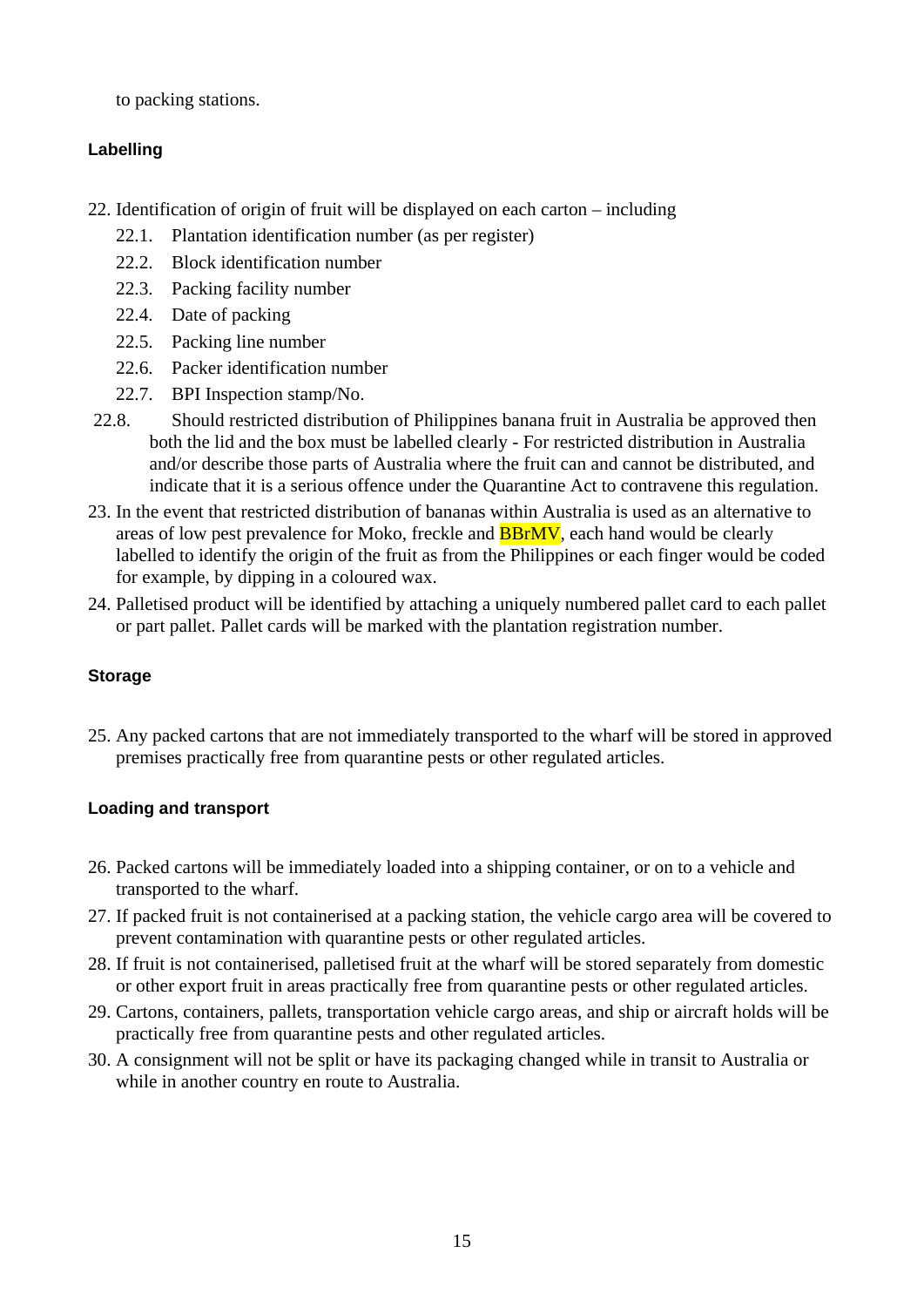# **Pre-export quarantine inspection**

- 31. All consignments will be subject to pre-export inspection by BPI
	- 31.1. Inspection will occur prior to loading the shipment into containers or ships.
	- 31.2. From each consignment, the BPI officer will randomly select 600 clusters for inspection. Where a consignment incorporates more than a single lot, then each individual lot would be sampled.
	- 31.3. A nil tolerance will apply to quarantine pests and other regulated articles.
	- 31.4. A nil tolerance will apply to fruit that is not in mature hard green condition or is damaged in order to ensure freedom from fruit flies.

### **Phytosanitary documents**

- 32. A single Phytosanitary Certificate and other relevant documents will accompany each banana consignment, and will be endorsed by BPI.
	- 32.1. BPI will verify that fruit for Australia has been sourced from a registered plantation(s), and complies with Australia's biosecurity requirements as set out in the bilateral arrangement document.
	- 32.2. The relevant Notice of Intent (NOI) number(s) to export bananas, annotated with the pallet card numbers of pallets will be included in the consignment.
	- 32.3. Timber packaging and pallets must be certified on the Notice of Intent to export bananas (NOI) as having been inspected and cleared by BPI.
	- 32.4. The shipping container number(s) and container seal number(s) must be supplied by BPI.
	- 32.5. Each consignment will be accompanied by the following additional declaration:
	- 32.6. "The bananas in this consignment have been produced in an approved area(s) of Mindanao in accordance with the conditions governing the entry of bananas from the Philippines to Australia"

### **Notification**

33. BPI will notify AQIS immediately of any notifiable non-compliance, including detection of Moko, freckle or **BBrMV** in registered plantations above the specified pest levels and details of deregistered plantations.

### **Post-import measures**

### **Verification of phytosanitary documents**

- 34. AQIS staff will inspect and verify documentation concerning the shipment.
	- 34.1. The shipment must have a valid import permit.
	- 34.2. The shipment must have a phytosanitary certificate that identifies registered plantations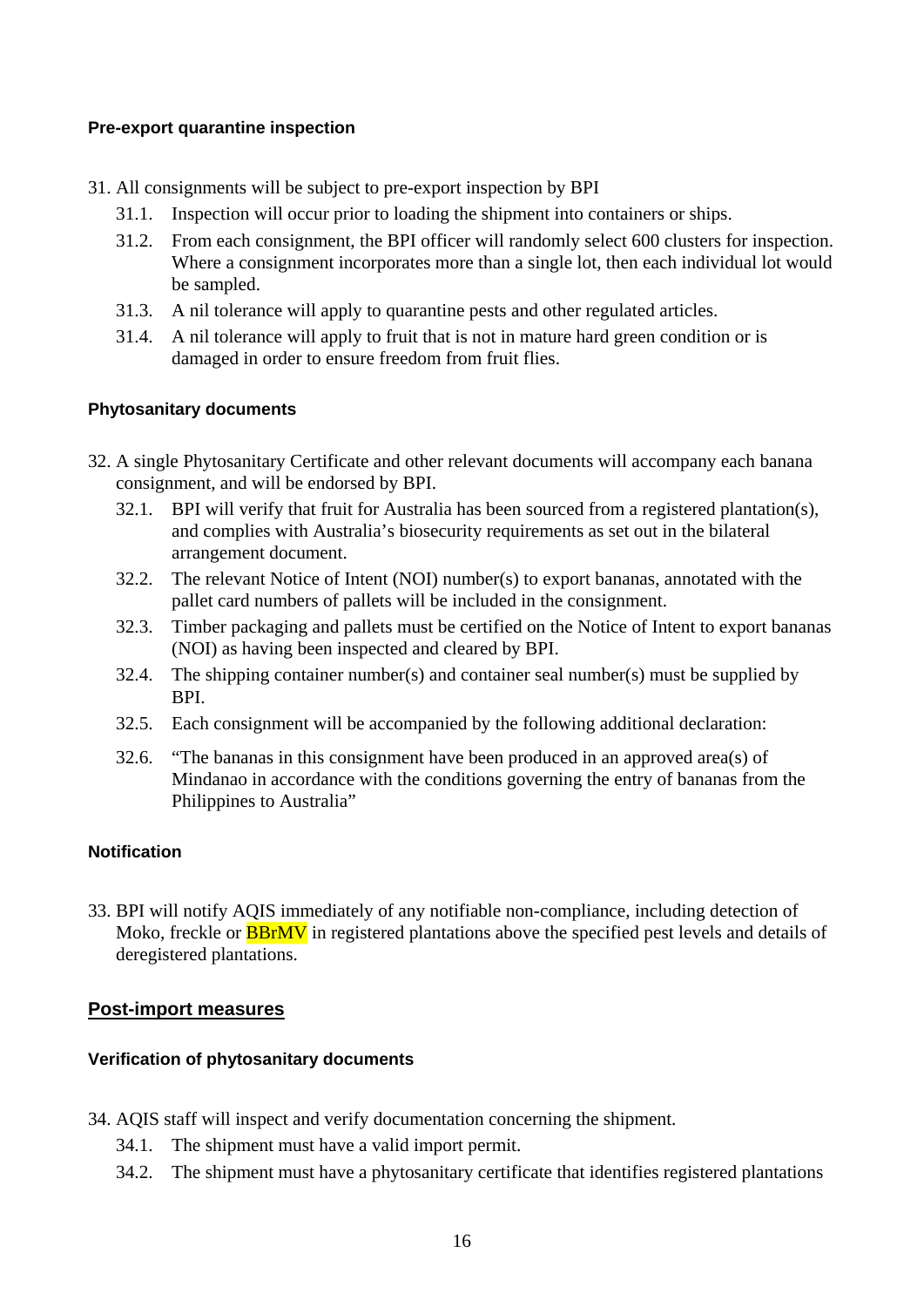and bears the above additional declaration.

34.3. Any shipment with incomplete documentation or certification that does not conform to specifications must be refused entry, with the option of re-export or destruction. AQIS would notify BPI immediately of action taken.

# **On-arrival quarantine inspection and treatment**

- 35. The bananas and packaging materials will be inspected by AQIS.
	- 35.1. All shipments are subject to inspection on arrival and any treatment necessary before release.
	- 35.2. Timber packaging, pallets or dunnage in full container load (FCL) containers will be subject to inspection and treatment on arrival, unless certified as having been treated by an approved method.
	- 35.3. The AQIS authorised officer will select at random 600 clusters for inspection. A 600 unit inspection sample will be drawn for each lot.
	- 35.4. A nil tolerance will apply to quarantine pests and other regulated articles.
	- 35.5. A nil tolerance will apply to fruit that is not in mature hard green condition or is damaged.
- 36. All potential quarantine pests found during on-arrival inspection must be forwarded to an AQIS approved appropriate laboratory for identification. AQIS will provide the results of pest interceptions to BPI.
- 37. Possible treatment of rejected fruit will be considered in consultation with quarantine entomologists or pathologists.
- 38. Any non-compliant shipments will be treated, re-exported or destroyed at the importers expense.
- 39. If live stages of a quarantine arthropod pest are intercepted during on-arrival inspection, and the importer accepts the treatment option, the affected shipment will be fumigated with methyl bromide in accordance with the relevant AQIS standards. It is noted that, if methyl bromide fumigation is required, this treatment may damage the bananas.
- 40. The efficacy of fumigation will be verified by inspection 24 hours after completion of the treatment.

# **Restricted distribution of Philippines fruit in Australia**

*These conditions apply only as an alternative if fruit is not sourced from low pest prevalence areas for Moko, freckle and BBrMV (see conditions 7 and 8). As noted at the beginning of this section, these conditions are in addition to the risk management practices used in the production, processing, quality control, packing, transport and shipment of fruit from the specified areas in the Philippines, as described in the Philippines Department of Agriculture responses to the IRA team questions and the* Draft IRA Report *regarding the proposal to import Philippine bananas (Philippines Dept. Agriculture, 2001; 2002a; 2002b). These practices are discussed in the* Method for Import Risk Analysis *and in the various pest risk assessments.* 

41. Philippines banana fruit are restricted to distribution in those parts of Australia south of a demarcation line across Australia (Figure 13). The demarcation line starts on the Western Australian coast at the  $26<sup>th</sup>$  parallel and continues east along the  $26<sup>th</sup>$  parallel until it intersects with the South Australia border. The demarcation line follows the South Australian border north